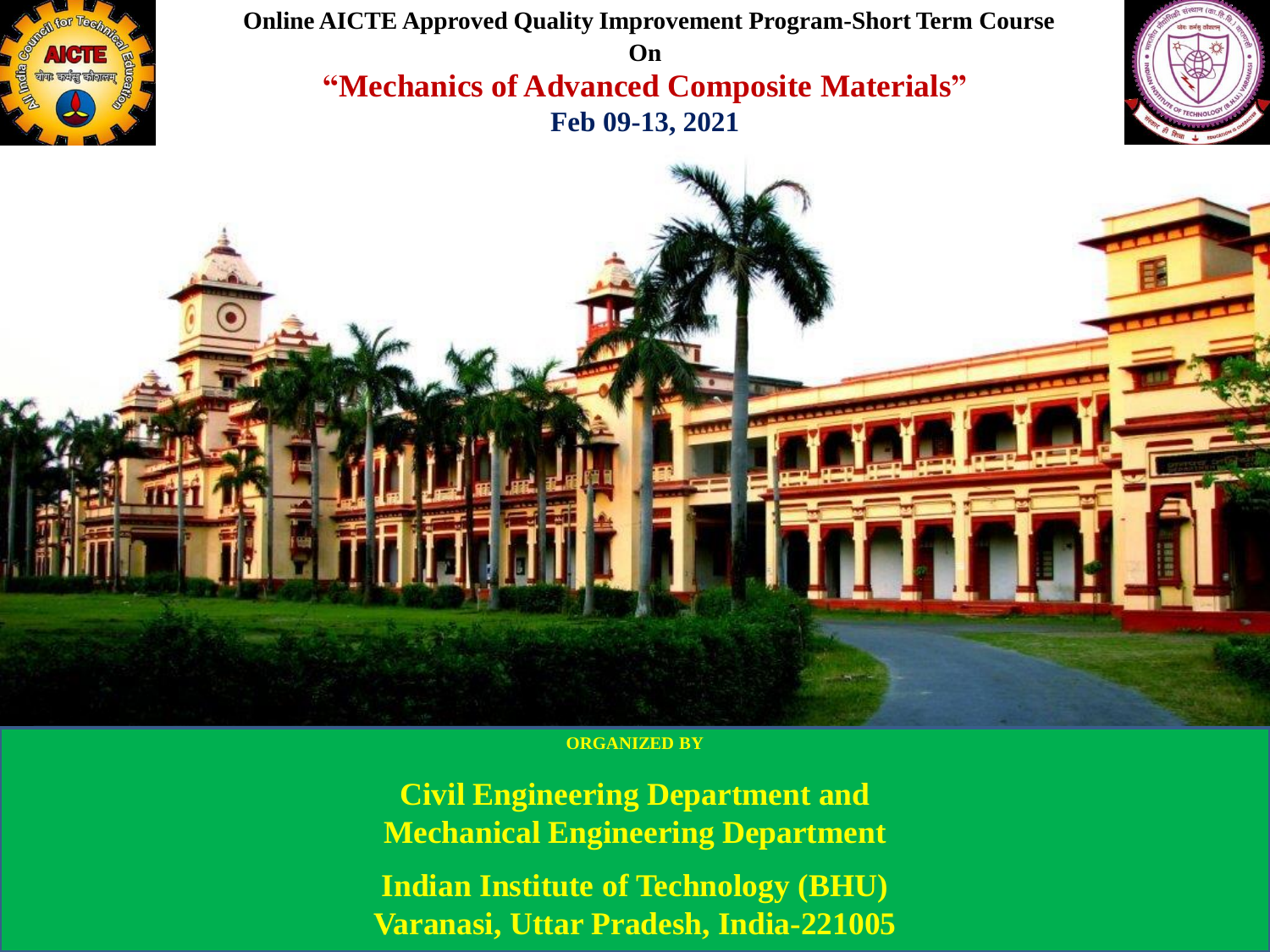## **COURSE OBJECTIVE**

The demand of composite materials is huge in thin walled structural components of aircrafts, submarines, civil, automobiles and other high- performance application areas where weight minimization is a major challenge. Its applications lies in aircraft manufacturing, long span roof structures, tanks and bridges as well as in biomedical industries. The knowledge of composites will allow to understand the issues associated with these materials, as well as to gain insight into how their usage differs from metals, and ultimately be able to use composites to their fullest potential.

This course introduces faculties and professionals to the issues of obtaining optimum performance from fiber-reinforced composite materials through efficient use of fiber architecture within a laminate, based on the fundamental principles of mechanics.

### **Who can attend?**

Faculty members of Universities/ Engineering colleges approved by AICTE working in the departments of Civil/Mechanical/Aerospace Engineering/ Metallurgical/ Materials science/ Ceramic Engineering and other allied departments related to the mentioned area are eligible to attend the course.

### **Course Speakers**

Faculty members of IITs, and Subject experts from other Research Organizations and Industries will be delivering the lectures.

## **Registration Process**

-Sponsored Participants (from AICTE approved institutions): **NO COURSE FEE**

-Intending participants are requested to register their names by filling the attached registration form or by filling the online registration form. Scanned copy of the filled application needs to be uploaded in the form given in the registration link.

#### *Google Form for Registration:*

https://docs.google.com/forms/d/e/1FAIpQLS [cscVQhDhwPjOF4UnwzPnNVl6H3DikhRU](https://docs.google.com/forms/d/e/1FAIpQLScscVQhDhwPjOF4UnwzPnNVl6H3DikhRUWpec0BDrQxbvjBxg/viewform?usp=pp_url) Wpec0BDrQxbvjBxg/viewform?usp=pp\_url

## **Important dates**

Last date of registration: **February 05, 2021.** Intimation of Selection by email: **February 06, 2021.**

# **Organisers**

**Dr. Rosalin Sahoo** (Coordinator) Dept. of Civil Engineering, IIT (BHU) **Dr. Arnab Sarkar** (Co-Coordinator) Dept. of Mechanical Engineering, IIT (BHU)

## **COURSE CONTENT**

**-**Basic concept, Configuration and Mechanics of advanced composites, Manufacturing processes of Composites **-**Micromechanics of Fibre-reinforced Lamina

**-**Macromechanics of Laminate

-Mathematical Modelling of composites considering Inter laminar Continuity Effect

**-**Structural (Static, Buckling, Dynamic and Transient) analysis of composite plates using FEM

**-**Smart/FGM Composite structures

**-**Practical applications of Composites:

-Biomedical applications

-Bamboo Reinforced Concrete

Composite

-Fibre Reinforced Concrete

**-**Metamaterials and their applications in Civil Engineering

## *Enquires should be addressed to:*

## **Dr. Rosalin Sahoo**

Assistant Professor Department of Civil Engineering, IIT (BHU), Varanasi – 221 005, UP, India E-mail: **rosalin.civ@iitbhu.ac.in**